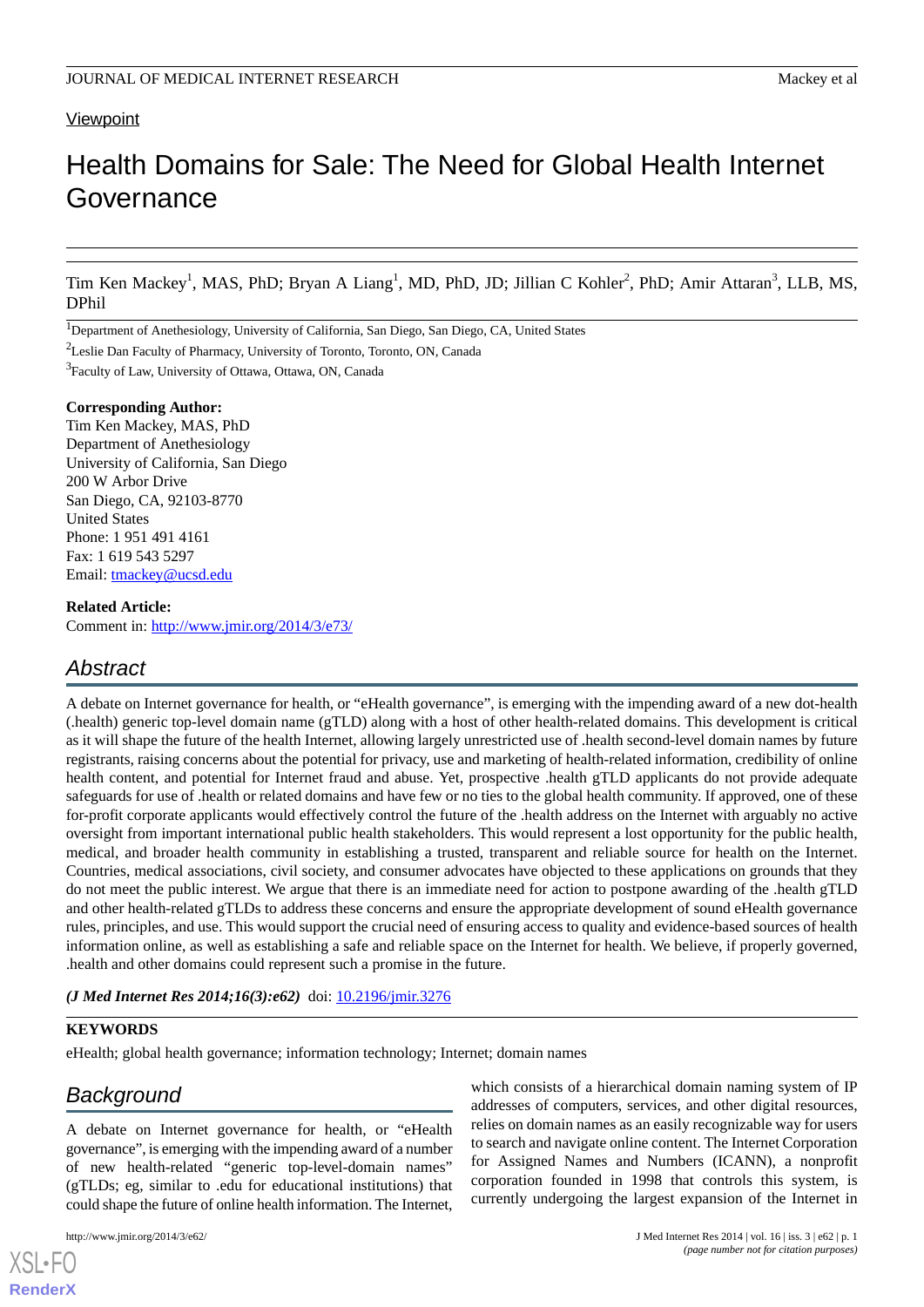history [[1](#page-8-0)]. It is adding over a thousand new gTLDs, potentially including a new .health domain and close to 20 other gTLDs related to medicine and health, which are scheduled to become active as early as the beginning of 2014. Yet, ICANN's complex and highly political process of awarding health-related gTLDs could have a profound impact on information privacy, use, and sale; health marketing; and content quality that could influence future trust, security, and credibility of the health Internet. Hence, it is critical that applicants are carefully scrutinized to ensure that they are abiding by ethical principles, practices, and rules with respect to public health and the public interest.

Despite this need for careful consideration, it appears that current applicants for health-related gTLDs are highly varied, with few having strong ties to the global medical or public health community. Indeed, there are significant doubts of whether they will meet the needs of the broader public interest. Below, we describe the current debate surrounding the new .health domain as well as provide an overview of other health-related gTLDs within the context of the growing importance of the Internet on health behavior and information-seeking. We argue that there is a crucial need for better governance to enable evidence-based sources and to ensure .health and other domains represent a safe space on the Internet for health, rather than simply an unregulated space for health marketing.

# *Health Information and the Internet*

Current controversy surrounding health domains is rooted in the Internet's growing importance as a health information source. In 2013, the International Telecommunication Union estimated that 38.8% (2.7 billion) of the world's population used the Internet [\[2](#page-8-1)]. Many of these users are seeking important health information online [\[2](#page-8-1),[3\]](#page-8-2). In the United States, surveys report 72% of online adults accessed the Internet to find health information primarily on the subjects of diseases and treatments [[4\]](#page-8-3). Other regions, including the European Union and emerging markets, have also shown marked increases in online health information seeking and self-diagnosing behavior [\[3](#page-8-2)[,5,](#page-8-4)[6](#page-8-5)].

The promise of accurate and reliable health information online is its potential to empower patient participation and inform decision making. Yet there are risks beyond inaccurate information online, including consumer privacy issues, false, or misleading promotion directed towards health consumers/products, ensuring appropriate regulation of commercial health marketing, and cybersecurity-related health issues (such as health-related spam and financial fraud). These risks underlie the need to ensure a trusted online health environment that promotes consumer empowerment and public health [\[3](#page-8-2)]. But these risks are further exacerbated by a lack of global Internet governance. The result has been the proliferation of numerous types of health-related information sites without content quality assessment [\[3](#page-8-2)]. With more than 100,000 health-related websites estimated to be in existence, Internet users may have difficulty accessing evidence-based sources and often seek information through simple search engine (eg, Google, Yahoo, Bing) queries that may prioritize sites of lower quality, undisclosed commercially sponsored content, irrelevant information, and/or at worst, misinformation [[3,](#page-8-2)[7](#page-9-0)]. For example,

 $XS$  $\cdot$ FC **[RenderX](http://www.renderx.com/)** illicit online pharmacies have been detected illegally marketing and selling pharmaceuticals without a prescription, misrepresenting crucial risk information, and not disclosing other risks of their often counterfeit and otherwise dangerous products [[7](#page-9-0)[-9](#page-9-1)].

In response, initiatives to direct users to medically dedicated online health information sources have been explored. This includes deployment of medical search engines (eg, Healthfinder), voluntary certification programs for online content (eg, HealthOntheNetFoundation Code/search toolbar), and websites backed by a well-known public or private health care delivery sources (eg, UK National Health Service). Yet, low user adoption, health literacy issues, and the growing popularity of alternative sources for health information (including social media) may pose ongoing challenges for future success of these efforts [\[3](#page-8-2),[7\]](#page-9-0). Hence, having convenient access to a safe and reliable source of health content online remains a critical concern for billions of global users increasingly relying on the Internet for health.

# *Expansion of the Internet*

### **ICANN's New Naming Program**

In June 2008, ICANN began the creation of a new program of expanding naming of the Internet from the original two limited rounds of applications for new top-level-domain (TLD) names conducted in 2000 (proof-of-concept round) and 2004. This new program opened up in 2011, allowing for the creation of numerous specific new gTLDs, expanding from the original list of 22 TLDs then in existence and aimed at vastly expanding the Internet name space. This expansion specifically included new unsponsored gTLDs (ie, operated under standard policies of ICANN's processes) that generally consist of three or more characters and are open for any purpose or use.

ICANN's new naming program allowed proposals for virtually any new domain name *suggested by applicants*, including those in different languages/characters, comprising numbers, and even using company brand names [[10\]](#page-9-2). Acceptance of applications for new gTLDs began in January 2012 and has led to submission of nearly 2000 applications for a wide variety of gTLD strings [[1\]](#page-8-0). Included were gTLDs that are geographic (eg, .paris, .Africa), general term domains (eg, .law, .money, .science, .sex), and those for specific entities (eg, .mit for Massachusetts Institute of Technology, .apple for Apple Inc, .bbc for the British Broadcasting Corporation, .McDonalds for McDonald's Corporation). ICANN anticipated the first group of new gTLDs passing through the application process to be operational in late 2013 [\[11](#page-9-3)]. However, final award of new gTLDs will undergo a complex evaluation process that could include considerable costly delays and also potentially end in award of gTLDs through an auction process (with the highest bidder being awarded a gTLD) when there are several contending applicants. This procedural complexity has led to intense lobbying pressure on ICANN to allow applications to proceed despite documented objections from countries, international organizations, consumer advocacy groups, independent watchdogs, and the broader public community. Further, this process would ostensibly favor richer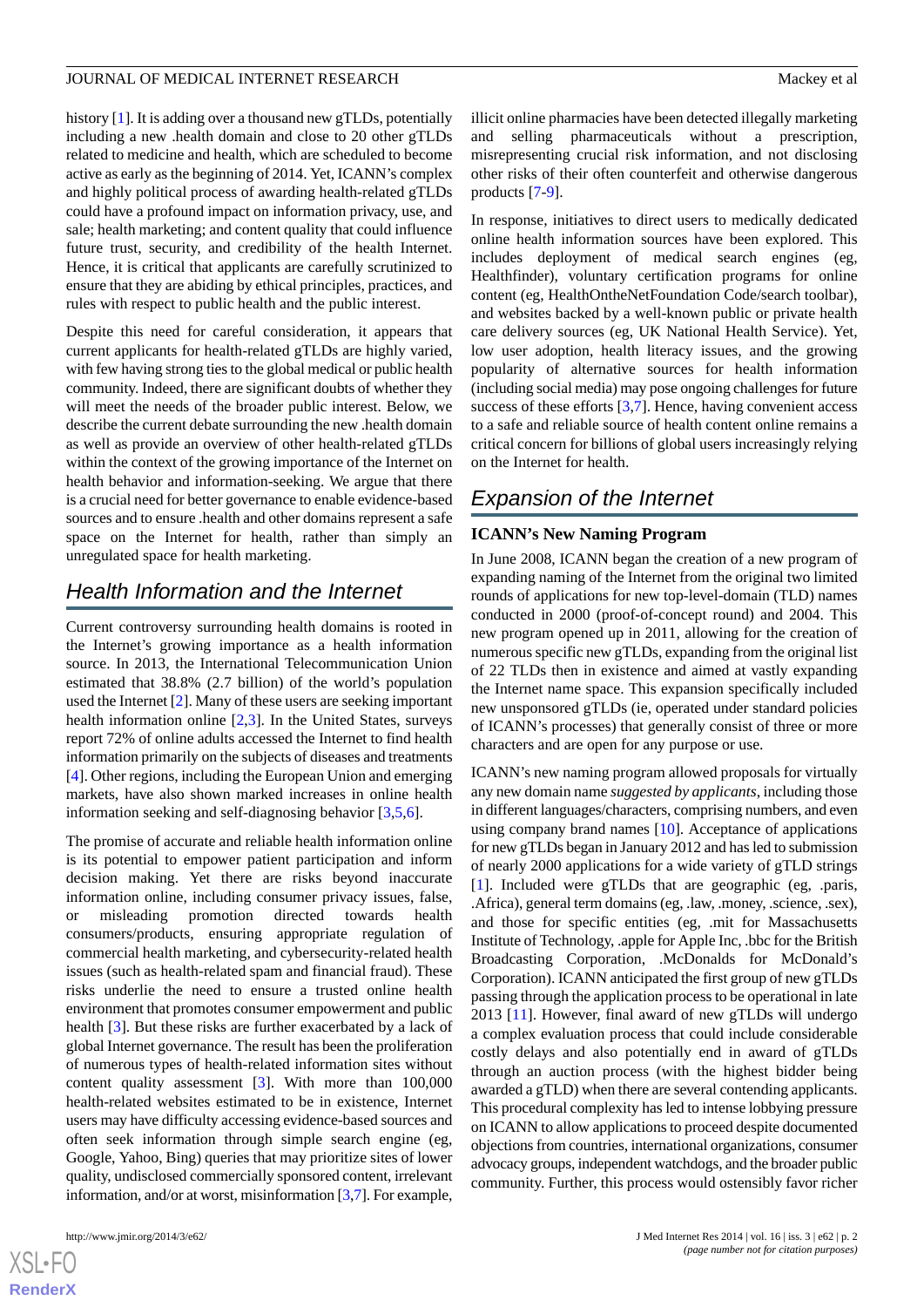and more well-connected applicants—a system that many observers find questionable and lacking credibility.

Importantly, included in this new program were a number of proposals by various entities for a new .health domain and other health-related gTLDs. Applications are predominantly from private corporate entities with most having little or no history in medicine nor public health, include large pharmaceutical manufacturers applying for gTLD proprietary/trademark names, and comprise only a handful from health organizations and associations. This uneven mix of applicants creates uncertainty for the future prospects of a trusted space for online health content, which we describe below.

#### **.health Domain Applicants**

The domain central in the current debate is the proposed ".health" gTLD [[1\]](#page-8-0). Yet recognition of a need to create a dedicated Internet space for health is not new. More than a decade ago, the need for a trusted .health TLD with collaboration and oversight by the international community was explored [[3](#page-8-2)[,12](#page-9-4)]. In 2000, shortly after the creation of ICANN, the World Health Organization (WHO) and other stakeholders proposed formation of a .health TLD, but ultimately its proposal was not chosen as one of the seven proof-of-concept names for new

TLDs during that round [[12,](#page-9-4)[13](#page-9-5)]. Subsequently, the new ICANN naming program announced in 2008 provided another opportunity to revisit the creation of .health (including possible resubmission of the original WHO proposal). Yet since this time, WHO and other public health-related stakeholders have been conspicuously absent in actively seeking the domain.

Instead, the current round of .health applicants consists exclusively of for-profit, private sector entities, all of which passed ICANN's initial assessment and remain unopposed ([Table 1](#page-2-0)), meaning they have the potential to be awarded the gTLD through ICANN's evaluation process that will most likely end in an auction to the highest bidder. All are in single legal jurisdictions (eg, not represented by nor coordinating with any international/global health organization) and hence lack global geographic scope and representation. Indeed, simply on the basis of corporate law, none of the for-profit applicants are even publicly traded companies. This brings into question levels of transparency/disclosure, sufficiency of corporate governance (eg, those required under the US Sarbanes-Oxley Act and similar iterations in Australia, Canada, France, Germany, India, Japan, The Netherlands, South Africa, and other countries), ongoing financial viability, and accountability to the public.

<span id="page-2-0"></span>**Table 1.** health gTLD applicants.

|                           | Applicant name Application type,<br>country, and status                                                               |                                              | Entity type Affiliations                                                                                  | Proposed governance and criteria                                                                                                                                                                                                                                                                                                                                                                                                                                                 | Health sector support/ partner-<br>ships                                                                                                                                                                                                                             |
|---------------------------|-----------------------------------------------------------------------------------------------------------------------|----------------------------------------------|-----------------------------------------------------------------------------------------------------------|----------------------------------------------------------------------------------------------------------------------------------------------------------------------------------------------------------------------------------------------------------------------------------------------------------------------------------------------------------------------------------------------------------------------------------------------------------------------------------|----------------------------------------------------------------------------------------------------------------------------------------------------------------------------------------------------------------------------------------------------------------------|
| DotHealth, LLC            | Standard open<br>gTLD<br><b>USA</b><br>Unchallenged;<br>IO objection de-<br>nied; award likely<br>subject to auction. | Limited lia-<br>bility com-<br>pany          | DotHealth, LLC<br>(self)                                                                                  | Partnership with Neustar and Legitscript<br>but no other formal governance structure.<br>Purported use of policies, safeguards, and<br>standard operating procedures to be active-<br>ly monitored and enforced for inaccurate<br>or misleading information (including illicit<br>online pharmacies) in conjunction with<br>partners. Also states that it will protect the<br>name of the WHO's second-level domain<br>names within health TLD (public interest<br>commitments). | National Association of Boards<br>of Pharmacy; Inter-American<br>College of Physicians and Ser-<br>vices (website not functional);<br><b>Association of Black Cardiolo-</b><br>gists; World Federation of Chiro-<br>practic; Regulatory Harmoniza-<br>tion Institute |
| Afilias Limited           | Standard open<br>gTLD<br>Ireland<br>Unchallenged; IO<br>objection denied;<br>award likely sub-<br>ject to auction.    | Irish com-<br>pany limit-<br>ed by<br>shares | Afilias Limited<br>(self)                                                                                 | None specifically listed.<br>Persons or entities licensed as a health care<br>provider (public interest commitments).                                                                                                                                                                                                                                                                                                                                                            | None listed                                                                                                                                                                                                                                                          |
| Goose Fest,<br><b>LLC</b> | Standard open<br>gTLD<br><b>USA</b><br>Unchallenged; IO<br>objection denied;<br>award likely sub-<br>ject to auction. | Limited lia-<br>bility com-<br>pany          | Donuts Inc (par-<br>ent applicant)<br>Parent company:<br>Covered TLD,<br><b>LLC</b>                       | None specifically listed.<br>Generally open entry with certain securi-<br>ty/abuse prevention mechanisms in place.                                                                                                                                                                                                                                                                                                                                                               | None listed; mentions on website<br>that company has substantial<br>funding from private equity and<br>venture capital funds                                                                                                                                         |
| dot Health Lim-<br>ited   | Standard open<br>gTLD<br>Gibraltar<br>Withdrawn                                                                       | Limited lia-<br>bility com-<br>pany          | $CEO - Famous$<br>Four Media Lim-<br>ited<br>Parent company:<br>Domain Venture<br>Partners PCC<br>Limited | <b>Establishment of Governance Council</b><br>consisting of key sector stakeholders that<br>self nominate to participate.<br>Generally open entry with certain securi-<br>ty/abuse prevention mechanisms in place.<br>Will implement additional protections for<br>IGOs for second-level domain names.                                                                                                                                                                           | None listed                                                                                                                                                                                                                                                          |



[XSL](http://www.w3.org/Style/XSL)•FO **[RenderX](http://www.renderx.com/)**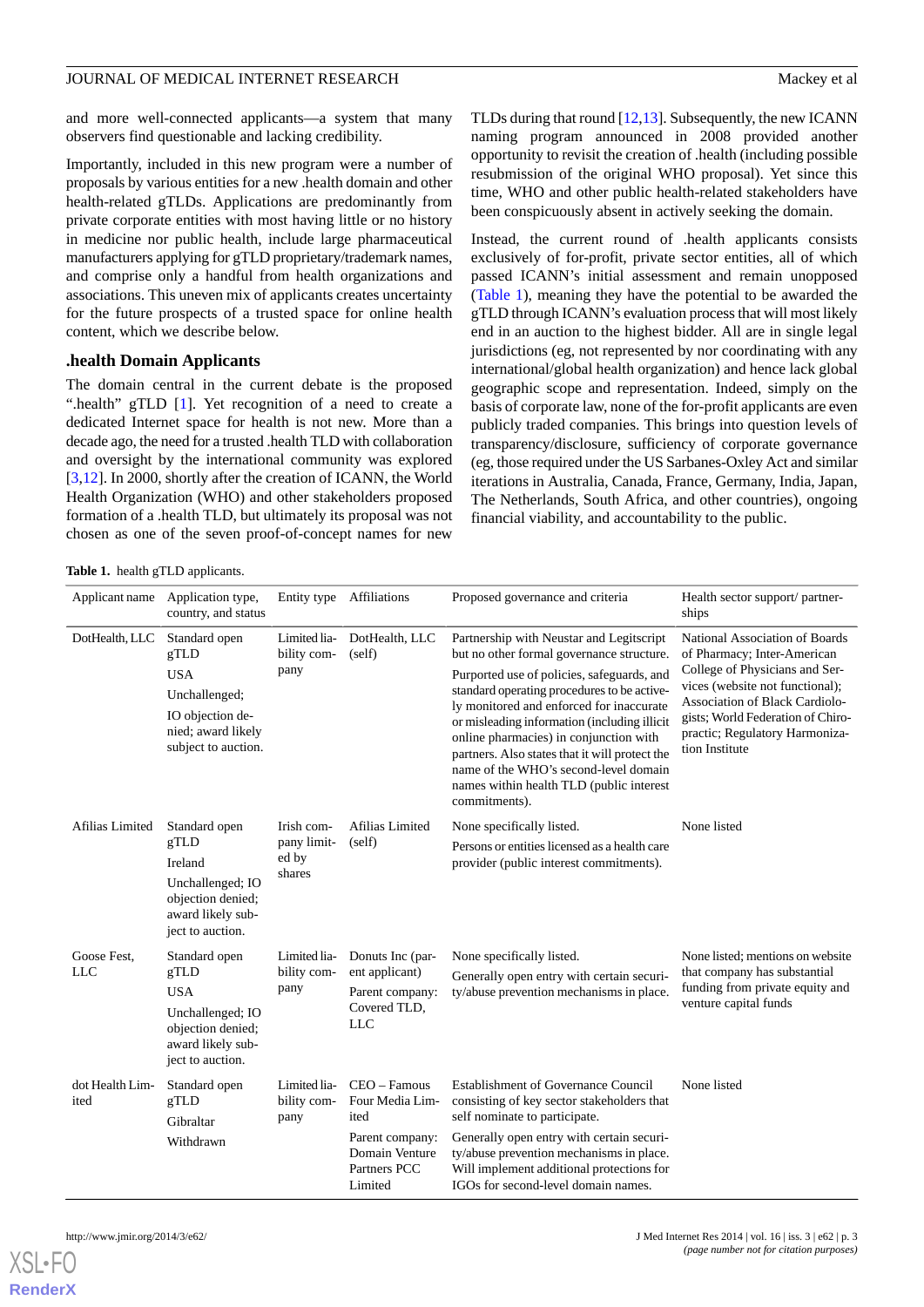Further, no applicants are familiar to the health field, but rather include companies such as various affiliates of Donuts Inc, which is attempting to obtain not just .health but has applied for more than 300 gTLDs under a number of different subsidiaries, most removed from health (eg, .apartments, .beauty, .casino, .dating, and even .wtf), suggesting the company is not focused on the prudent stewardship of patient-centered health information. Indeed, Donuts Inc is primarily backed by private equity/venture capital funds that has invested some \$57 million in an attempt to secure gTLDs—a move that has raised concern among industry and Internet watchdogs [\[14](#page-9-6)]. Alarmingly, it has also been reported as being connected with other Internet companies that have provided services to spammers and cybersquatters, raising concerns about potential Internet fraud and abuse if Donuts is awarded its applied-for gTLDs [[14\]](#page-9-6).

Furthermore, of the current .health applicants, there are no developing countries, international/intergovernmental organizations, nonprofits, foundations, nor civil society groups as primary applicants. Only one applicant, DotHealth LLC, provides any support letters or specific inclusion from health-related stakeholders. However, DotHealth LLC supporters clearly do not constitute an adequate representation of the global health community. Indeed, all DotHealth LLC (only recently formed in 2011 based on its incorporation documents) supporters are US-focused, several are recently formed entities, one supporter's website is non-functional, and many have close ties to industry.

<span id="page-3-0"></span>Absence of active participation by public health stakeholders may point to a lack of attention and priority setting in recognizing the potential importance of a .health domain. Further, public health actors may lack technical expertise and financial resources to submit a viable application, similar to concerns raised in the original WHO ICANN proposal [\[3](#page-8-2),[12\]](#page-9-4). ICANN's listed high entry and maintenance cost of gTLDs (including initial application fee of US \$185,000 and annual fee of US \$25,000) are not prohibitive for businesses generating profits but may be difficult to afford for the vast majority of global health organizations relying on unstable funding [\[1](#page-8-0),[3,](#page-8-2)[10](#page-9-2)].

It is also unclear how current .health applicants would manage potential registrant quality and trustworthiness for .health use, or, in a related issue, possible categorization of restricted/reserved .health domain names. Since the applicants themselves are commercial, their ICANN .health applications indicate few if any restrictions on future .health registrants and would mostly offer registration and sale of .health use broadly. Only one of the applicants, Afilias Limited, indicates that under its revised criteria in response to public interest concerns, .health registrants would have to at least hold a health care provider license. Yet, it should be noted that requirement for licensure verification does not guarantee any level of protection for consumers, does not guarantee appropriate oversight, and is not sufficient in itself to safeguard the public interest.

Some hypothetical examples of .health gTLD second-level domain names that could be misused are provided in [Table 2](#page-3-0) and illustrate the immediate risk of unrestricted use proposed by the majority of current .health applicants. Indeed, in certain circumstances where there are multiple .health second-level domain registrants, award may be conducted by a third-party auction/broker system to the highest bidder, which would ostensibly favor for-profit or wealthier entities/individuals.

**Table 2.** Examples of potential misuse of .health second-level domain names.

| Example            | Possible applicants                                                                                                                                                                                                                                       | Potential risks                                                                                                                                                                                                                                                                                                               |
|--------------------|-----------------------------------------------------------------------------------------------------------------------------------------------------------------------------------------------------------------------------------------------------------|-------------------------------------------------------------------------------------------------------------------------------------------------------------------------------------------------------------------------------------------------------------------------------------------------------------------------------|
| tobacco.health     | Tobacco manufacturers, industry marketing representa-<br>tives, questionable corporate social responsibility plat-<br>forms                                                                                                                               | Misinformation regarding health risks associated with tobacco use<br>and products. Use of economic incentives and unregulated online<br>marketing (eg, cigarette coupons) to induce demand for products.                                                                                                                      |
| vaccination.health | Anti-vaccination activists, vaccination adverse event<br>plaintiff attorneys/solicitors, faith-based groups opposed<br>to vaccinations on non-scientific grounds                                                                                          | Misinformation regarding the health risks associated with vaccination<br>use could lead to public misperception and fear, resulting in lower<br>vaccination rates and potential impact on maintaining population<br>herd-immunity.                                                                                            |
| diet.health        | Obesity-related food and beverage manufacturers, market-<br>ing companies of "health" products and related weight<br>loss supplements without proven efficacy, direct-to-con-<br>sumer advertising by pharmaceutical manufacturers.                       | Misinformation regarding health behavior and risks associated with<br>obesity could result in unhealthy consumption behavior, promotion<br>of unhealthy foods and beverages, use of unapproved/non-scientifi-<br>cally validated weight loss products, and possible overprescribing<br>of obesity-related drugs through DTCA. |
| miraclecure.health | Telemarketers with unproven medical and health products,<br>marketers of unapproved treatments (eg, unregulated stem<br>cell clinics), marketing towards vulnerable patient popu-<br>lations (eg, rare diseases, diseases without treatment op-<br>tions) | The claim of this second-level domain name alone is cause for<br>concern as it implies a "miracle" cure for a certain health-related<br>condition. Whether such clearly risky descriptive domains will be<br>restricted or reserved by current health applicants is not clear.                                                |

### **.health Domain Controversy**

Reflecting some of the above concerns, in January 2013, the International Medical Informatics Association (IMIA) filed an objection based on community opposition to the four .health gTLD applicants [[15\]](#page-9-7). IMIA stated that all failed to demonstrate how their use of .health would be in the public interest, none

had adequate consumer protections, and all were solely commercial in nature without any representation from the health community. Other stakeholders, including France, Mali, WHO, Save the Children, the HealthOntheNetFoundation, other nongovernmental organizations (NGOs), as well as the European Commission, voiced similar concerns [[16](#page-9-8)[,17](#page-9-9)].

[XSL](http://www.w3.org/Style/XSL)•FO **[RenderX](http://www.renderx.com/)**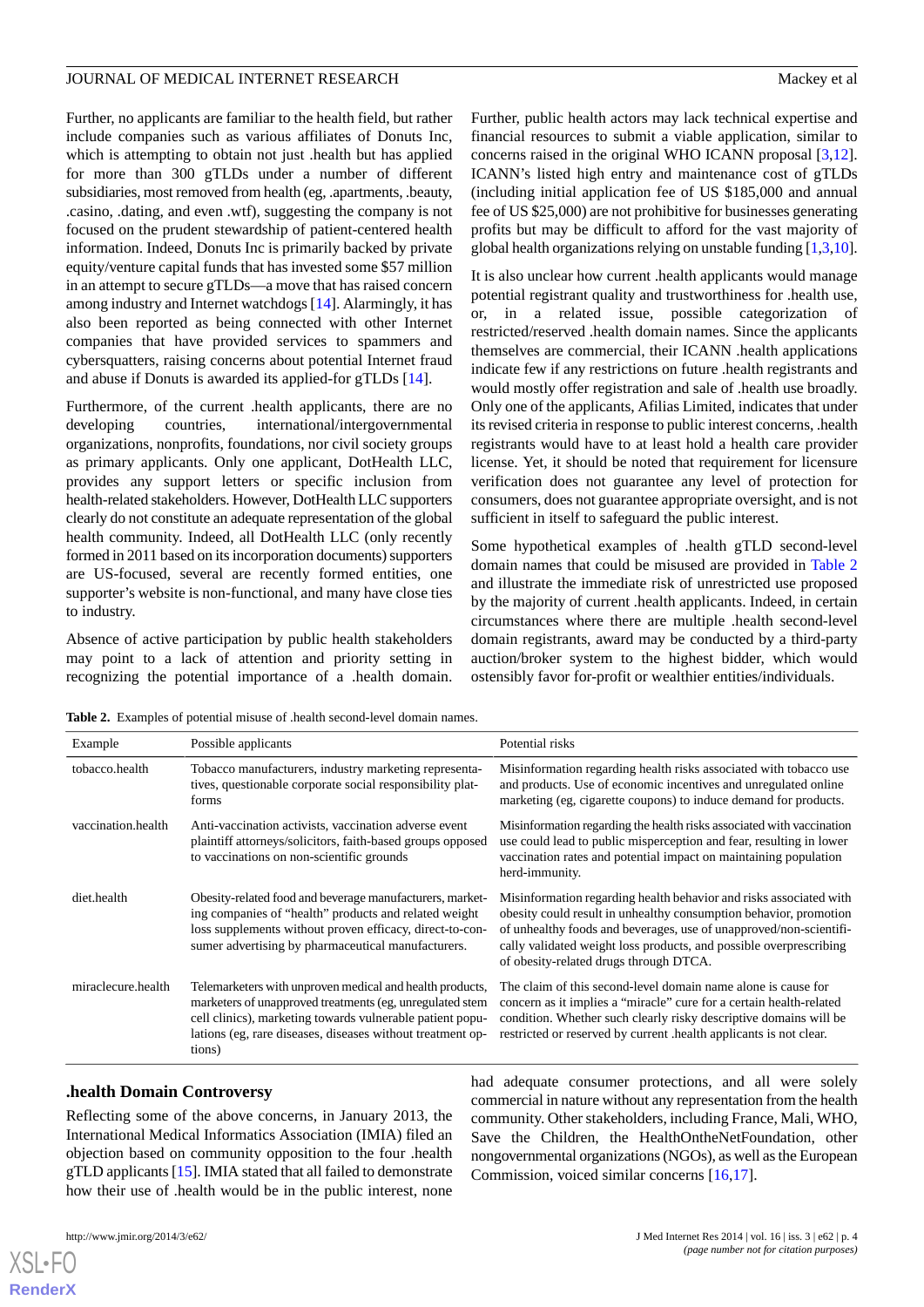In March 2013, following these objections, ICANN's Independent Objector (IO), an impartial party acting in the public interest, lodged formal objections to all four .health applicants [\[18](#page-9-10)]. Additionally, ICANN's At-Large Advisory Committee, which vets objections to gTLD applications, similarly voted to support an objection for three of the four applicants (except Afilias; the provider licensure provision may have been a differentiating factor) [\[19](#page-9-11)]. However, in a subsequent decision, the International Chamber of Commerce (ICC), an entity reviewing disputes filed by the IO, denied *all* limited public interest objections filed against current active .health applicants (ie, Donuts Inc, Affilias, DotHealth LLC) effectively clearing the way for future procedural decisions, favoring award of .health most likely through a bidding system [[20](#page-9-12)[,21](#page-9-13)]. Interestingly, objections filed by the IO for other health-related gTLDs (eg, .hospital, .med) described below and in [Table 3](#page-5-0) have been upheld. Yet ICANN has not explained how these gTLDs are more important than .health, thus creating a great deal of inconsistency in the objection process.

Another concerning development occurred in October 2013, when ICANN's New gTLD Program Committee issued a separate decision to re-categorize .health as being appropriate for open entry, effectively exempting it from certain "Safeguard Advice" (including requiring regulatory body oversight/licensure) that would limit its use [[19](#page-9-11)]. In this decision, ICANN prioritized implementation of safeguards for "highly-regulated" gTLDs such as .sucks, .wtf, .poker, .lawyer, and .bank, over its limited safeguards proposed for .health [[19\]](#page-9-11).

#### **Other Health-Related gTLD Applicants**

Controversy regarding the three remaining applicants for .health has sparked global debate on eHealth governance and concerns from various public health stakeholders [\[1](#page-8-0)]. However, other important health-related gTLDs have not been adequately analyzed nor discussed that face similar concerns. In addition to reviewing current applicants for .health, other health-related gTLDs with key terms including .care, .clinic, .dental, .dentist, .diet, .doctor, .healthcare, .hospital, .medical, and .surgery are in play ([Table 3\)](#page-5-0). Alarmingly, Donuts Inc-related subsidiaries are named as applicants for all of the above health-related gTLD strings, and similarly will not require tangible restrictions or verification of licensure/credentials for future registrants. Only two other applicants for the .doctor gTLD have any verification systems, such as mandated medical licensure, prior to .doctor domain use.

Large multinational pharmaceutical companies are also active in gTLD applications. This includes applications by 6 pharmaceutical manufacturers including Pfizer, Eli Lilly and Company, Merck, Sanofi, Hisamitsu Pharmaceutical, and Teva Pharmaceutical Industries. Largely these corporations are registering for brand and trademark protection purposes and generally limit registrants to company affiliates or licensees/authorized partners, which may represent a legitimate use of a gTLD. One application for the proprietary name of erectile dysfunction drug Cialis by Eli Lilly was pursued but is no longer active. However, direct-to-consumer advertising of prescription products is not allowed in the vast majority of countries other than the United States and New Zealand, and it may be unlawful for pharmaceutical manufacturers to engage in multijurisdictional online advertising that could occur through future gTLDs [\[7](#page-9-0),[22\]](#page-9-14).

In contrast to the .health gTLD applicants, the .med gTLD (abbreviation for medical) have included partnership with more reputable health care stakeholders and information technology providers and have processes for restricting future registrants. This included the Cleveland Clinic's engagement with Medistry LLC for its .med application requiring a request for proposal to vet qualifications of future registrants and Google Inc's own application (Charleston Road Registry Inc). However, despite the Cleveland Clinic affiliation representing a higher level of legitimacy compared to .health applicant counterparts, community objections to its .med applications were upheld by the ICC (along with objections to Google Inc's application), whereas similar objections raised by the IO for .health have been denied.

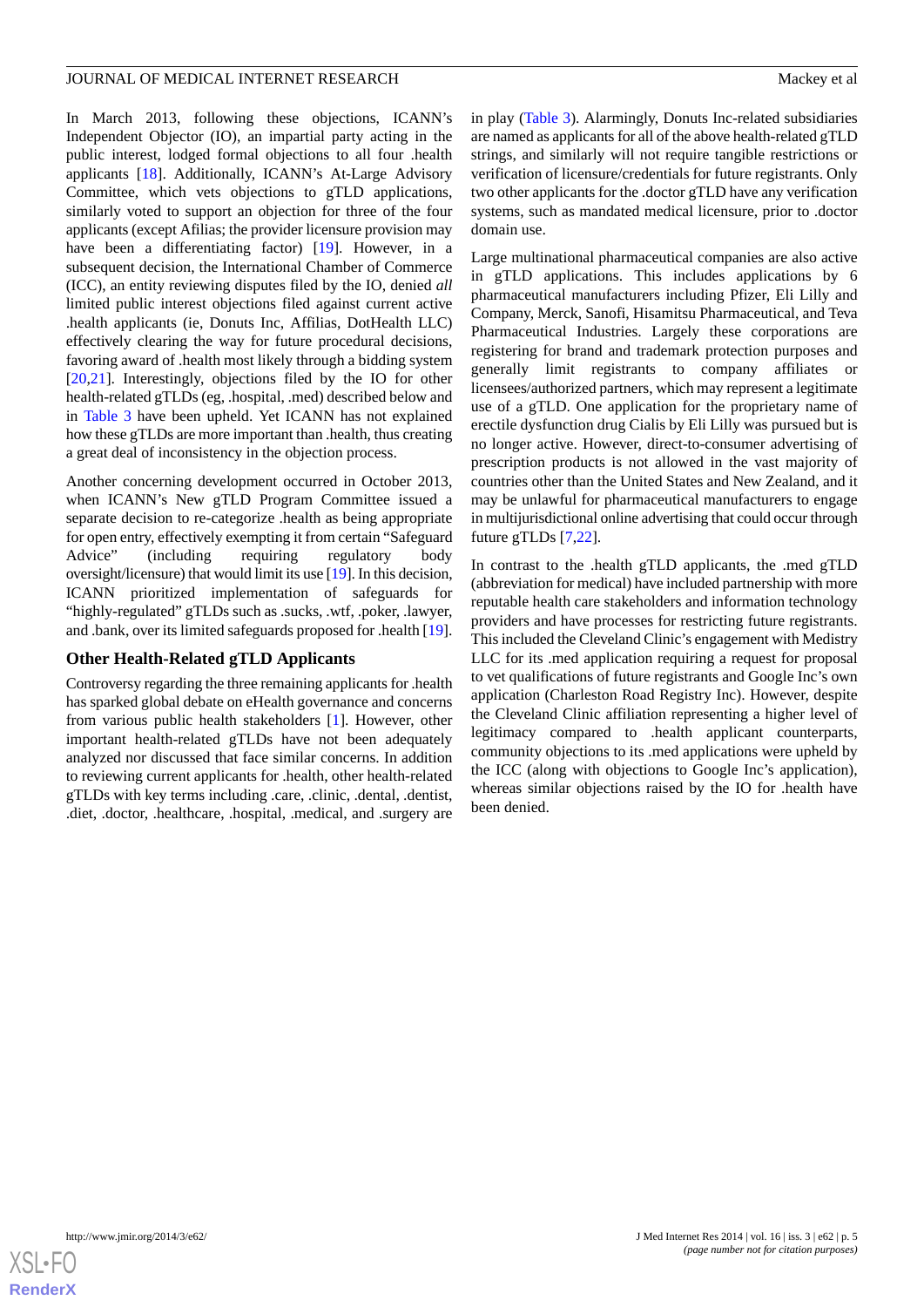## **JOURNAL OF MEDICAL INTERNET RESEARCH** Mackey et al

| gTLD string     | Description of gTLD                                             | Applicant name                                              | Application sta-<br>tus and country                                           | Applicant type                                                                                       | Specific restrictions                                                                                                                            |
|-----------------|-----------------------------------------------------------------|-------------------------------------------------------------|-------------------------------------------------------------------------------|------------------------------------------------------------------------------------------------------|--------------------------------------------------------------------------------------------------------------------------------------------------|
| $\pmb{\times}$  | Chinese characters for<br>the term "healthy"<br>(jiankang)      | <b>Stable Tone Limited</b>                                  | Passed ICANN<br><b>Initial Assess-</b><br>ment<br>Hong Kong                   | <b>Limited Company</b>                                                                               | Agrees to mitigate against sites<br>that sell counterfeit pharmaceu-<br>ticals or other violating prod-<br>ucts/services                         |
| .cancerresearch | gTLD string for Cancer-<br>research                             | <b>Australian Cancer</b><br>Research Founda-<br>tion (ACRF) | Passed ICANN<br><b>Initial Assess-</b><br>ment<br>Australia                   | Australian public company<br>limited by guarantee, non-<br>profit company, charitable<br>institution | Registration of .cancerresearch<br>domain names will be restricted<br>to entities affiliated with ACRF                                           |
| .care           | Descriptive term in<br>health                                   | Goose Cross<br>(Donuts Inc)                                 | Passed ICANN<br><b>Initial Assess-</b><br>ment<br><b>USA</b>                  | Limited liability company No specific restrictions                                                   |                                                                                                                                                  |
| .clinic         | Health care location/site                                       | Goose Park, LLC<br>(Donuts Inc)                             | Passed ICANN<br><b>Initial Assess-</b><br>ment<br><b>USA</b>                  | Limited liability company No specific restrictions                                                   |                                                                                                                                                  |
| .diet           | Health behavior associ- dot Diet Limited<br>ated with weight    |                                                             | Passed ICANN<br><b>Initial Assess-</b><br>ment<br>Gibraltar                   | Limited liability company                                                                            | Governing Council as advisory<br>board. Protection of Intergov-<br>ernmental Organization names;<br>no other specific restrictions               |
|                 | Health behavior associ- Uniregistry, Corp.<br>ated with weight  |                                                             | Passed ICANN<br><b>Initial Assess-</b><br>ment<br>Cayman Islands              | Exempted corporation                                                                                 | No specific restrictions                                                                                                                         |
|                 | Health behavior associ-<br>ated with weight                     | Pioneer Hill, LLC<br>(Donuts Inc)                           | Passed ICANN<br><b>Initial Assess-</b><br>ment<br><b>USA</b>                  | Limited liability company No specific restrictions                                                   |                                                                                                                                                  |
| .dds            | Abbreviation for dental<br>profession licensure                 | Top Level Domain<br><b>Holdings Limited</b>                 | Passed ICANN<br><b>Initial Assess-</b><br>ment<br>British Virgin Is-<br>lands | Publicly traded corporation                                                                          | Open to licensed dentist (Doc-<br>tor of Dental Surgery degree<br>recognized by accrediting<br>body) only                                        |
|                 | Abbreviation for dental Charleston Road<br>profession licensure | Registry Inc                                                | <b>Initial Assess-</b><br>ment<br><b>USA</b>                                  | ent company)                                                                                         | Passed ICANN Corporation (Google par- Verification of dentist or dental<br>practices through membership<br>with American Dental Associa-<br>tion |
| .dental         | Descriptive term for<br>oral health practice                    | Tin Birch, LLC<br>(Donuts Inc)                              | Passed ICANN<br><b>Initial Assess-</b><br>ment<br><b>USA</b>                  | Limited liability company                                                                            | No specific restrictions                                                                                                                         |
| .dentist        | Descriptive term for<br>dental health care pro-<br>fessional    | Outer Lake, LLC<br>(Donuts Inc)                             | Passed ICANN<br><b>Initial Assess-</b><br>ment<br><b>USA</b>                  | Limited liability company No specific restrictions                                                   |                                                                                                                                                  |

<span id="page-5-0"></span>**Table 3.** Other health-related gTLD applicants.

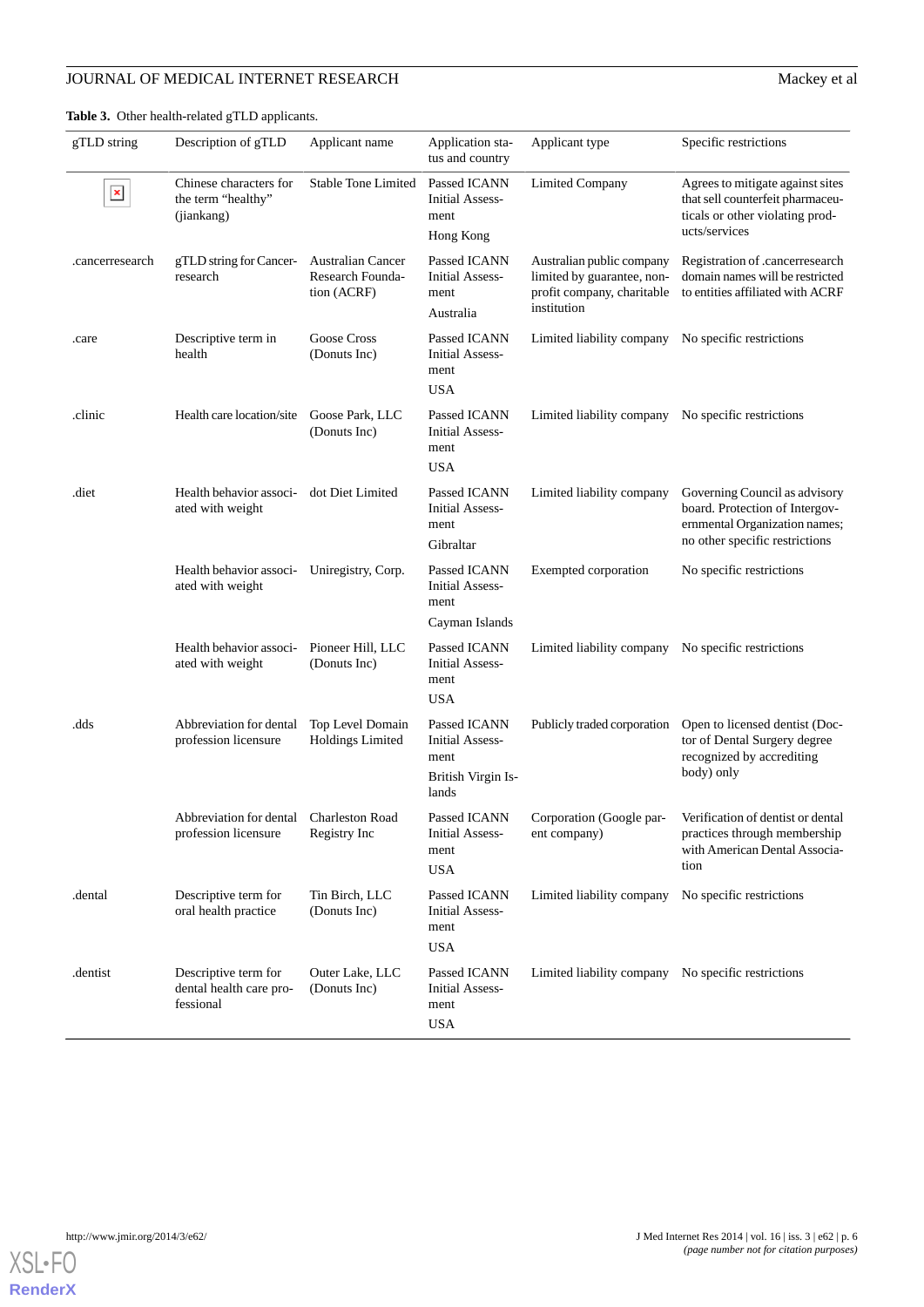## **JOURNAL OF MEDICAL INTERNET RESEARCH** Mackey et al

| gTLD string | Description of gTLD                                                               | Applicant name                                         | Application sta-<br>tus and country                                                       | Applicant type                                                                                                                 | Specific restrictions                                                                                                                                                                                                                                              |
|-------------|-----------------------------------------------------------------------------------|--------------------------------------------------------|-------------------------------------------------------------------------------------------|--------------------------------------------------------------------------------------------------------------------------------|--------------------------------------------------------------------------------------------------------------------------------------------------------------------------------------------------------------------------------------------------------------------|
| .doctor     | Descriptive term for<br>physician health care<br>professional                     | DotMedico TLD Inc                                      | Passed ICANN<br><b>Initial Assess-</b><br>ment<br>Republic of Sey-<br>chelles             | International business<br>company                                                                                              | Registrants of .doctor will have<br>to participate in a verification<br>of their medical license as con-<br>firmed through data issued by<br>the issuing authority of that li-<br>cense                                                                            |
|             |                                                                                   | Brice Trail, LLC<br>(Donuts Inc)                       | Passed ICANN<br><b>Initial Assess-</b><br>ment<br><b>USA</b>                              | Limited liability company                                                                                                      | No specific restrictions                                                                                                                                                                                                                                           |
|             |                                                                                   | The Medical Reg-<br>istry Limited                      | Passed ICANN<br><b>Initial Assess-</b><br>ment<br><b>USA</b>                              | Corporation                                                                                                                    | All entities registering within<br>the .doctor TLD being required<br>to produce verifiable creden-<br>tials linked to evidence of pro-<br>fessional qualifications or affil-<br>iation                                                                             |
| .healthcare | General descriptive<br>term                                                       | Silver Glen, LLC<br>(Donuts Inc)                       | Passed ICANN<br><b>Initial Assess-</b><br>ment<br><b>USA</b>                              | Limited liability company                                                                                                      | No specific restrictions                                                                                                                                                                                                                                           |
| .hiv        | Descriptive term for<br>human immunodeficien-<br>cy virus infectious dis-<br>ease | dotHIV gemeinnuet-<br>ziger e.V.                       | Passed ICANN<br><b>Initial Assess-</b><br>ment<br>Germany                                 | Gemeinnuetziger eingetra-<br>gener Verein under Ger-<br>man law (German charita-<br>ble Incorporated nonprofit<br>Association) | Open to all registrants. Aims to<br>distribute at least 50% of all<br>registration fees towards<br>fundraising for HIV/AIDS.                                                                                                                                       |
| .hospital   | General term for health Ruby Pike, LLC<br>care facility                           | (Donuts Inc)                                           | Passed ICANN<br><b>Initial Assess-</b><br>ment; IO objec-<br>tion sustained<br><b>USA</b> | Limited liability company                                                                                                      | No specific restrictions                                                                                                                                                                                                                                           |
| .med        | Abbreviated term for<br>"medical"                                                 | Medistry LLC                                           | Passed ICANN<br><b>Initial Assess-</b><br>ment; IO objec-<br>tion sustained<br><b>USA</b> | Limited liability company                                                                                                      | Partnership to operate and<br>maintain the gTLD with The<br>Cleveland Clinic; will use re-<br>quest for proposals process to<br>vet qualification of registrants                                                                                                   |
|             | Abbreviated term for<br>"medical"                                                 | <b>HEXAP SAS</b>                                       | Passed ICANN<br><b>Initial Assess-</b><br>ment<br>France                                  | SAS company                                                                                                                    | Eligibility restricted to a list of<br>licensed practitioner and health<br>care entities with re-verification<br>upon domain name renewal                                                                                                                          |
|             | Abbreviated term for<br>"medical"                                                 | <b>Charleston Road</b><br>Registry Inc (Google<br>Inc) | Passed ICANN<br><b>Initial Assess-</b><br>ment; IO objec-<br>tion sustained<br><b>USA</b> | Corporation                                                                                                                    | Limiting registration to only<br>verified doctors                                                                                                                                                                                                                  |
| .medical    | General descriptive<br>health term                                                | Steel Hill, LLC<br>(Donuts Inc)                        | Passed ICANN<br><b>Initial Assess-</b><br>ment<br><b>USA</b>                              | Limited liability company No specific restrictions                                                                             |                                                                                                                                                                                                                                                                    |
| .pharmacy   | General term for health National Association<br>care facility                     | of Boards of Pharma-<br>сy                             | Passed ICANN<br><b>Initial Assess-</b><br>ment<br>In Contracting<br><b>USA</b>            | Nonprofit institution                                                                                                          | Goal of forming .pharmacy<br>gTLD as an international safe<br>namespace for legitimate online<br>pharmacies. Applicants will be<br>vetted for applicable regulatory<br>standards, pharmacy licensure,<br>drug authenticity, and valid<br>prescription requirements |

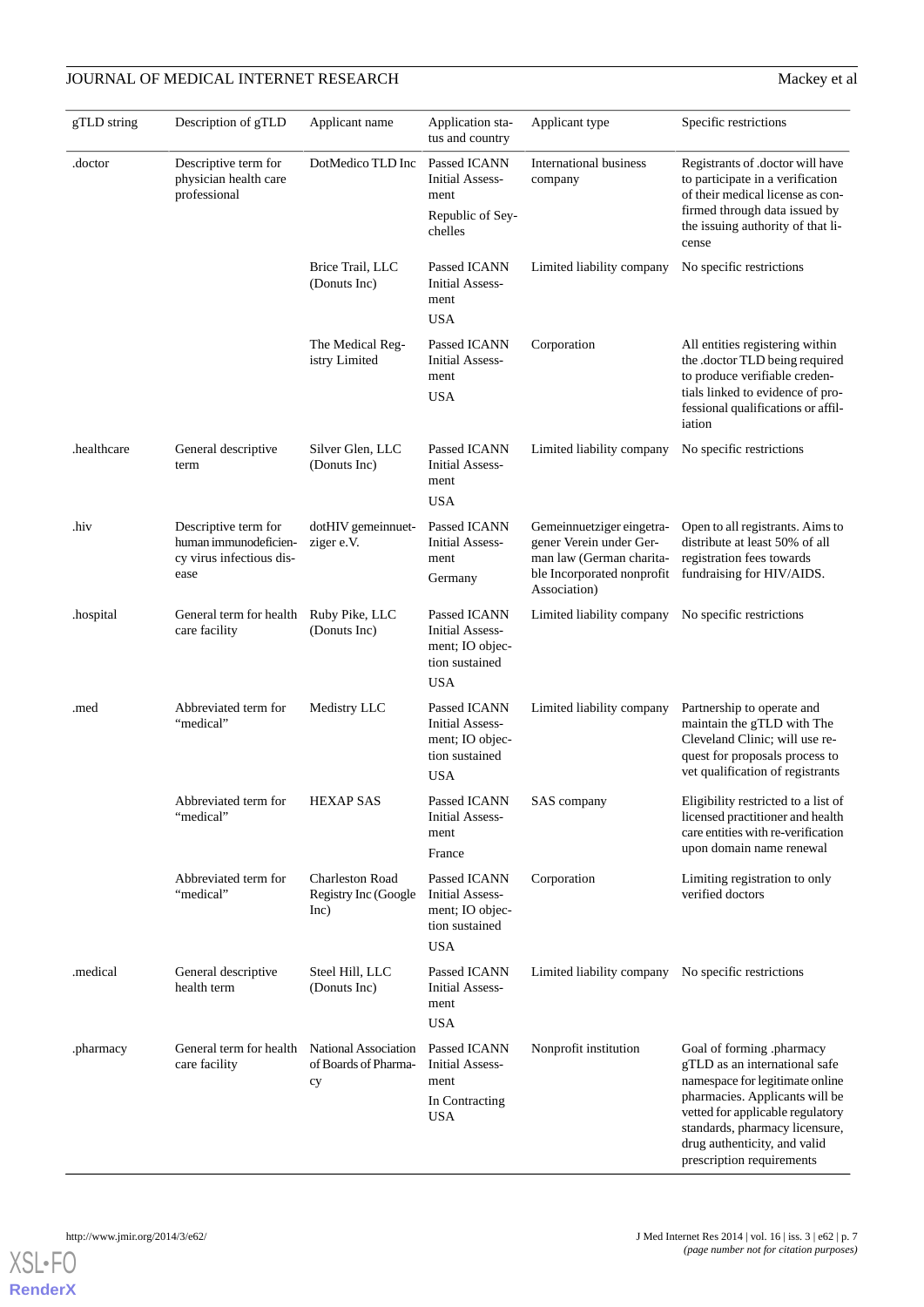| gTLD string | Description of gTLD                       | Applicant name                  | Application sta-<br>tus and country                       | Applicant type            | Specific restrictions    |
|-------------|-------------------------------------------|---------------------------------|-----------------------------------------------------------|---------------------------|--------------------------|
| rehab.      | General term for medi-<br>cal treatment   | United TLD Holdco<br>Ltd.       | Passed ICANN<br>Initial Assess-<br>ment<br>Cayman Islands | Corporation               | No specific restrictions |
| .surgery    | General term for health<br>care procedure | Tin Avenue, LLC<br>(Donuts Inc) | Passed ICANN<br>Initial Assess-<br>ment<br><b>USA</b>     | Limited liability company | No specific restrictions |

Similar to health care licensure verification requirements, the Australian Cancer Research Foundation (.cancerresearch) has policies requiring future registrants to be entities affiliated with the Foundation. The American Heart Association filed for two gTLDs (.heart and .stroke) but has subsequently withdrawn these applications ([Table 4\)](#page-7-0). In addition, the nonprofit German entity, dotHIV gemeinnuetziger e.V., applied for a .hiv gTLD to specifically leverage health communication and fund raising [[23\]](#page-9-15). It has no restrictions on use and claims it will distribute at least 50% of future registration fees towards fundraising for the disease.

Some gTLD professional medical organization applicants have also initiated safeguards to protect public health, including the US National Association of Boards of Pharmacy (NABP) who is the sole applicant for .pharmacy and is currently in the award/contracting process. NABP's application includes the stated goal of addressing the growing problem of illicit online pharmacies. In its application, it commits to establishing a safe and reliable international online space for online pharmacies requiring vetting of applicants for applicable regulatory standards, licensure, drug authenticity, and valid prescription requirements.

<span id="page-7-0"></span>**Table 4.** Examples of withdrawn applications.

| gTLD<br>string | Description of gTLD                   | Applicant name                      | Application status<br>and country | Applicant type                   | Specific restrictions                                                                                                                                              |
|----------------|---------------------------------------|-------------------------------------|-----------------------------------|----------------------------------|--------------------------------------------------------------------------------------------------------------------------------------------------------------------|
| .heart         | General descriptive<br>term/organ     | American Heart<br>Association, Inc. | WithdrawnUSA                      | Not-profit institution           | Various criteria as a restricted name space for<br>registrants including specific requirements for<br>hospitals, universities, individuals, and corpora-<br>tions. |
| .med           | Abbreviated term for<br>"medical"     | DocCheck AG                         | WithdrawnGermany                  | Publicly traded corpo-<br>ration | Proof of formal or long-standing training and/or<br>experience in any field of medicine. Target group<br>for field of medicine very broad.                         |
| .stroke        | General term for<br>medical condition | American Heart<br>Association, Inc. | WithdrawnUSA                      | Not-profit institution           | STROKE will be a single registrant TLD and will<br>have only registrations that are specific to and<br>managed by AHA directly                                     |

# *Discussion*

The review and delay of the .health gTLD and pending status of other health-related gTLDs provides the global community an opportunity to shape this important component of future eHealth governance. Clearly, use of the Internet for health information and its impact on health behavior is now a key issue in global health. In response, the global health community should recognize the importance of establishing a dedicated, safe, reliable, trustworthy, and accessible space for health information on the Internet to ensure that public health needs are met appropriately.

Establishing an evidence-based and appropriately validated .health gTLD can promote this goal and could be accomplished by international multistakeholder participation. Although WHO rightly expressed interest in a .health domain over a decade ago, a serious challenge to regain governance and oversight over .health has not occurred. This is despite the  $66<sup>th</sup>$  World Health Assembly (WHA) calling for all health-related gTLDs to be used to promote public health. The WHA also urged its member states and the director-general to work within ICANN's

[XSL](http://www.w3.org/Style/XSL)•FO **[RenderX](http://www.renderx.com/)** Governmental Advisory Committee to ensure proper governance and operation of all health-related gTLDs—specifically .health [[24\]](#page-9-16). However, at present, there is a lack of immediate and tangible action to intercede in the ongoing ICANN approval process, which is rapidly moving towards a final conclusion.

Global public health stakeholders should demand collective action by WHO, health-related United Nations organizations, multilateral/bilateral health agencies, national governments, NGOs, medical/patient professional societies, civil society, and other public health stakeholders. All should commit to securing a safe space for the health Internet that abides by ethical principles, practices, and rules that honor public health interests first and foremost. This community should call for ICANN to treat .health and other health-related gTLDs as protected, differentiating them from the other gTLD applications given their potential social and health impacts [\[1](#page-8-0)]. This should include reinforcing the universally agreed upon concept argued by the IO to the ICC that health is not just any commodity and that under international law, "health" is recognized as a fundamental human right, which includes the right to access accurate health information. Unfortunately, the ICC has rejected this position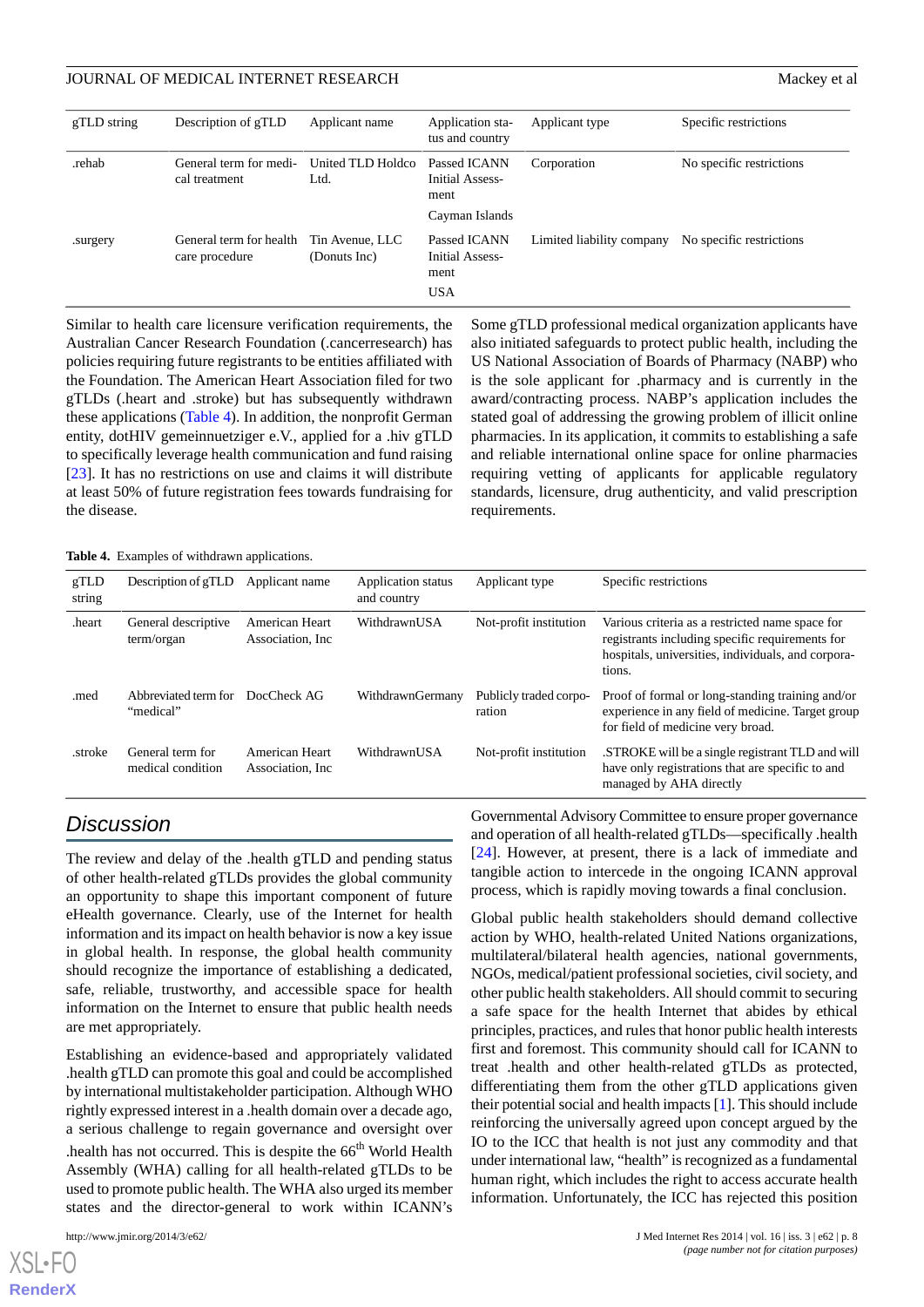and the concerns of various public health stakeholders in its review of .health objections.

In response, concrete action should begin with calling for an immediate moratorium and suspension on ICANN decisions on .health and health-related gTLD applications to provide the global health community necessary time to explore an efficient, safe, and equitable governance structure that prioritizes stakeholder participation with the shared goal of ensuring adequate privacy, ethical use, and ensuring trust and protection of online health consumers. Indeed, WHO had specifically requested a postponement in a letter to ICANN in April 2012, though its actions and recent WHA resolution have been interpreted by the ICC as not definitive enough to support a call for protection of .health [\[19](#page-9-11)].

Future eHealth governance approaches to ensure the appropriate management of .health could be accomplished by requesting ICANN to re-categorize .health as a sponsored gTLD and proactively appoint WHO its sponsor [[1\]](#page-8-0). By re-categorizing .health (similar to eligibility requirements in place since 2001 for .edu as a sponsored gTLD), WHO would develop policies to ensure accountability and transparency in gTLD operations that meet the best interests of the global health community and enforce eligibility rules regarding all future .health registrants [[1\]](#page-8-0).

However, in order to ensure a truly inclusionary and multistakeholder process necessary for the equitable management of .health, WHO's possible appointment as gTLD sponsor should be governed by a diverse and globally representative board of global health stakeholders in partnership with responsible Internet service providers. This governance mechanism can have representation and be organized into subject-specific advisory panels to review and recommend

content to be included on for .health. It can also agree to standards of quality online health information and work towards developing globally accepted norms and standards for content (eg, evidenced-based information, public health agency information). This should also include health care providers appropriately vetted for content review, licensure, credentialing, and other quality indicia to ensure legal marketing of health-related products/services within appropriate jurisdictions.

At a minimum, the international community should demand a postponement of any imminent ICANN decisions on current .health applications and other health-related gTLDs reviewed above. This is particularly important for those health-related gTLDs that are currently being aggressively pursued by Donuts Inc as the sole applicant. Instead, multistakeholder groups with transparent and accountable governance mechanisms and a mandate to promote public health are key to ensuring the trust and credibility of health on the Internet.

# *Conclusion*

The importance of establishing an inclusive yet reliable presence for health information online is critical to future global health outcomes given the growing importance of the health Internet. However, .health and many other health-related gTLDs are now on sale to private sector entities that largely permit open and unrestricted use. Yet, the globalized nature of the Internet, the public health need for privacy, security, and quality health information, and the rapid expansion of online health technologies demonstrate a critical need to ensure proper governance of future health domains. Focusing on the public good can be a first and crucial step to ensure an accurate, reliable, and evidence-based online presence for health for this generation and the next.

### **Acknowledgments**

Tim K Mackey is a recipient of the 2012 Horowitz Foundation for Social Policy Grant for graduate researchers, the 2011-2012 Carl L Alsberg, MD Fellow, Partnership for Safe Medicines, and the Rita L Atkinson Fellow, and gratefully acknowledges that support.

### <span id="page-8-0"></span>**Conflicts of Interest**

<span id="page-8-1"></span>Tim K Mackey received travel funding to attend a WHO Consultation on maintaining trust and confidence in the health Internet where the content of this manuscript was discussed. None declared for all other authors.

#### <span id="page-8-2"></span>**References**

- <span id="page-8-3"></span>1. Mackey TK, Liang BA, Attaran A, Kohler JC. Ensuring the future of health information online. Lancet 2013 Oct 26;382(9902):1404. [doi: [10.1016/S0140-6736\(13\)62215-1](http://dx.doi.org/10.1016/S0140-6736(13)62215-1)] [Medline: [24243134](http://www.ncbi.nlm.nih.gov/entrez/query.fcgi?cmd=Retrieve&db=PubMed&list_uids=24243134&dopt=Abstract)]
- <span id="page-8-4"></span>2. ITU. International Telecommunication Union. Statistics URL: [http://www.itu.int/en/ITU-D/Statistics/Pages/stat/default.](http://www.itu.int/en/ITU-D/Statistics/Pages/stat/default.aspx) [aspx](http://www.itu.int/en/ITU-D/Statistics/Pages/stat/default.aspx) [accessed 2014-02-13] [[WebCite Cache ID 6NMVeVldD\]](http://www.webcitation.org/

                                    6NMVeVldD)
- <span id="page-8-5"></span>3. World Health Organization. Safety and security on the Internet: Challenges and advances in Member States URL: [http:/](http://www.who.int/goe/publications/goe_security_web.pdf) [/www.who.int/goe/publications/goe\\_security\\_web.pdf](http://www.who.int/goe/publications/goe_security_web.pdf) [accessed 2014-02-13] [\[WebCite Cache ID 6NMVhtx4A](http://www.webcitation.org/

                                    6NMVhtx4A)]
- 4. Fox S. Pew Internet. Pew Internet: Health URL: [http://pewinternet.org/Commentary/2011/November/Pew-Internet-Health.](http://pewinternet.org/Commentary/2011/November/Pew-Internet-Health.aspx) [aspx](http://pewinternet.org/Commentary/2011/November/Pew-Internet-Health.aspx) [accessed 2014-02-13] [[WebCite Cache ID 6NMVzSY1A\]](http://www.webcitation.org/

                                    6NMVzSY1A)
- 5. Kummervold PE, Chronaki CE, Lausen B, Prokosch HU, Rasmussen J, Santana S, et al. eHealth trends in Europe 2005-2007: a population-based survey. J Med Internet Res 2008;10(4):e42 [\[FREE Full text\]](http://www.jmir.org/2008/4/e42/) [doi: [10.2196/jmir.1023\]](http://dx.doi.org/10.2196/jmir.1023) [Medline: [19017584](http://www.ncbi.nlm.nih.gov/entrez/query.fcgi?cmd=Retrieve&db=PubMed&list_uids=19017584&dopt=Abstract)]
- 6. Sarasohn-Kahn J. healthpopuli. Health citizens in emerging countries seek health information online even more than their peers in developed economies URL: [http://healthpopuli.com/2011/01/06/](http://healthpopuli.com/2011/01/06/health-citizens-in-emerging-countries-seek-health-information-online-even-more-than-their-peers-in-developed-economies/)

 $XS$  $\cdot$ FC **[RenderX](http://www.renderx.com/)**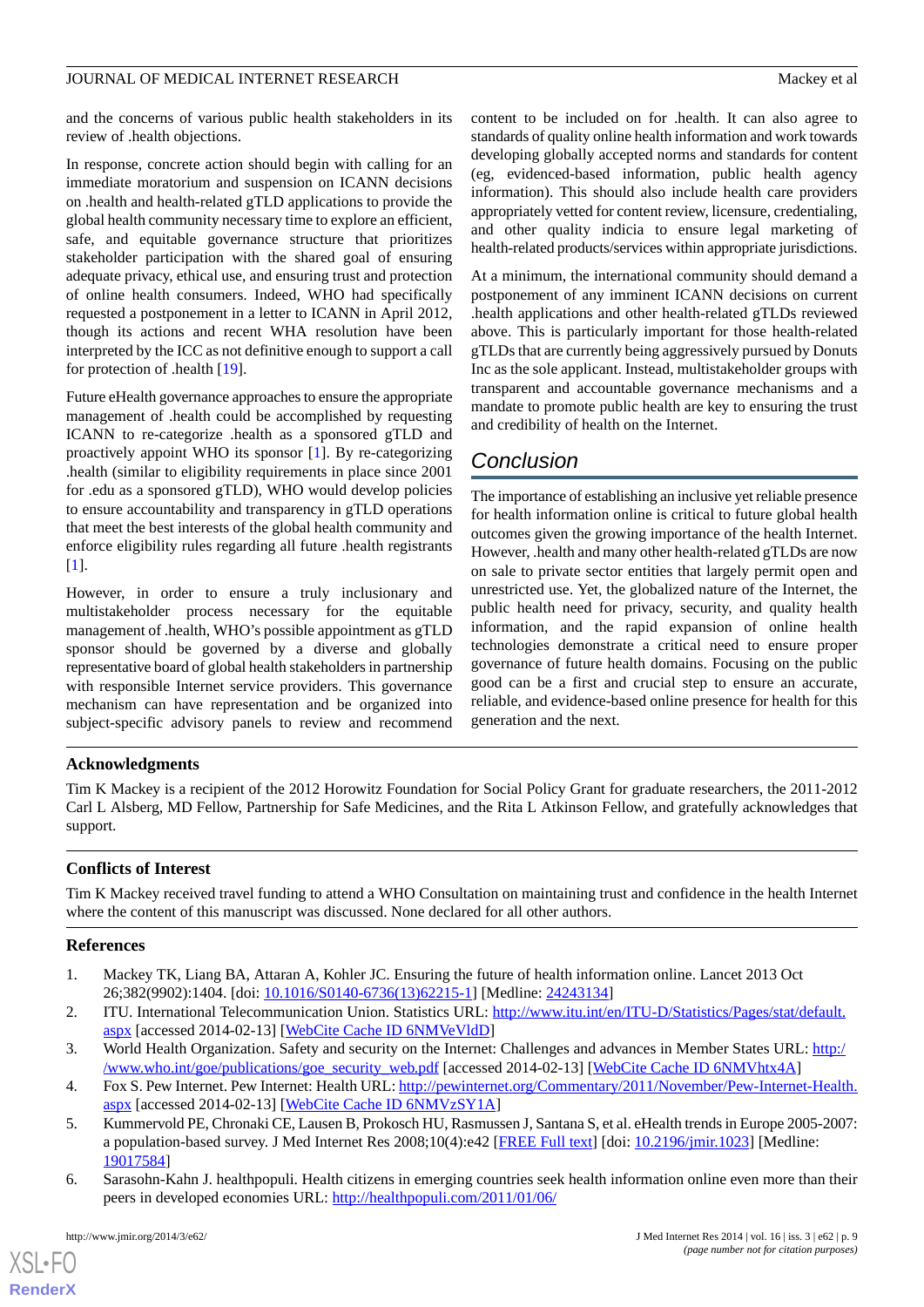[health-citizens-in-emerging-countries-seek-health-information-online-even-more-than-their-peers-in-developed-economies/](http://healthpopuli.com/2011/01/06/health-citizens-in-emerging-countries-seek-health-information-online-even-more-than-their-peers-in-developed-economies/) [accessed 2014-02-13] [\[WebCite Cache ID 6NMWS5jUz](http://www.webcitation.org/

                                    6NMWS5jUz)]

- <span id="page-9-0"></span>7. Liang BA, Mackey T. Direct-to-consumer advertising with interactive internet media: global regulation and public health issues. JAMA 2011 Feb 23;305(8):824-825. [doi: [10.1001/jama.2011.203](http://dx.doi.org/10.1001/jama.2011.203)] [Medline: [21343583\]](http://www.ncbi.nlm.nih.gov/entrez/query.fcgi?cmd=Retrieve&db=PubMed&list_uids=21343583&dopt=Abstract)
- <span id="page-9-1"></span>8. Mackey TK, Liang BA. The global counterfeit drug trade: patient safety and public health risks. J Pharm Sci 2011 Nov;100(11):4571-4579. [doi: [10.1002/jps.22679\]](http://dx.doi.org/10.1002/jps.22679) [Medline: [21698604\]](http://www.ncbi.nlm.nih.gov/entrez/query.fcgi?cmd=Retrieve&db=PubMed&list_uids=21698604&dopt=Abstract)
- <span id="page-9-2"></span>9. Liang BA, Mackey T. Searching for safety: addressing search engine, website, and provider accountability for illicit online drug sales. Am J Law Med 2009;35(1):125-184. [Medline: [19534258](http://www.ncbi.nlm.nih.gov/entrez/query.fcgi?cmd=Retrieve&db=PubMed&list_uids=19534258&dopt=Abstract)]
- <span id="page-9-3"></span>10. ICANN. gTLD Applicant Guidebook: Version 2012-06-04 URL:<http://newgtlds.icann.org/en/applicants/agb> [accessed 2014-02-13] [\[WebCite Cache ID 6NMWoFwCV\]](http://www.webcitation.org/

                                    6NMWoFwCV)
- <span id="page-9-4"></span>11. ICANN. New gTLDs Program Timeline URL:<http://newgtlds.icann.org/en/program-status/timelines>[accessed 2014-02-13] [[WebCite Cache ID 6NMWsCyYO\]](http://www.webcitation.org/

                                    6NMWsCyYO)
- <span id="page-9-6"></span><span id="page-9-5"></span>12. Brown PB. WHO calls for a health domain name to help consumers. BMJ 2002;324(7337):566.
- 13. Illman J. WHO's plan to police health websites rejected. BMJ 2000;321:1308.
- <span id="page-9-7"></span>14. Timberg C, Ball J. Washington Post. Donuts Inc's major play for new Web domain names raises fears of fraud Internet URL: [http://www.washingtonpost.com/business/technology/](http://www.washingtonpost.com/business/technology/donuts-incs-major-play-for-new-web-domain-names-raises-eyebrows/2012/09/24/c8745362-f782-11e1-8398-0327ab83ab91_story.html) [donuts-incs-major-play-for-new-web-domain-names-raises-eyebrows/2012/09/24/](http://www.washingtonpost.com/business/technology/donuts-incs-major-play-for-new-web-domain-names-raises-eyebrows/2012/09/24/c8745362-f782-11e1-8398-0327ab83ab91_story.html) [c8745362-f782-11e1-8398-0327ab83ab91\\_story.html](http://www.washingtonpost.com/business/technology/donuts-incs-major-play-for-new-web-domain-names-raises-eyebrows/2012/09/24/c8745362-f782-11e1-8398-0327ab83ab91_story.html) [accessed 2014-02-13] [\[WebCite Cache ID 6NMXCwVzn\]](http://www.webcitation.org/

                                    6NMXCwVzn)
- <span id="page-9-8"></span>15. IMIA. ICANN. Request to consider an Objection for the ".health" new gTLDs URL: [http://mm.icann.org/pipermail/](http://mm.icann.org/pipermail/newgtldrg/attachments/20130125/469ed997/IMIArequesttoALAC-0001.pdf) [newgtldrg/attachments/20130125/469ed997/IMIArequesttoALAC-0001.pdf](http://mm.icann.org/pipermail/newgtldrg/attachments/20130125/469ed997/IMIArequesttoALAC-0001.pdf) [accessed 2014-02-13] [[WebCite Cache ID](http://www.webcitation.org/

                                    6NMXFXyeV) [6NMXFXyeV](http://www.webcitation.org/

                                    6NMXFXyeV)]
- <span id="page-9-10"></span><span id="page-9-9"></span>16. ICANN. Application Comment Details URL: [https://gtldcomment.icann.org/comments-feedback/applicationcomment/](https://gtldcomment.icann.org/comments-feedback/applicationcomment/commentdetails/1776) [commentdetails/1776](https://gtldcomment.icann.org/comments-feedback/applicationcomment/commentdetails/1776) [accessed 2014-02-13] [[WebCite Cache ID 6NMXH713V](http://www.webcitation.org/

                                    6NMXH713V)]
- <span id="page-9-11"></span>17. ICANN. Objection statement against applicant "dot Health Limited" for the ".HEALTH" string URL: [https://community.](https://community.icann.org/pages/viewpage.action?pageId=40930501) [icann.org/pages/viewpage.action?pageId=40930501](https://community.icann.org/pages/viewpage.action?pageId=40930501) [accessed 2014-02-13] [[WebCite Cache ID 6NMXK9gxW](http://www.webcitation.org/

                                    6NMXK9gxW)]
- <span id="page-9-12"></span>18. Independent Objector. URL: <http://www.independent-objector-newgtlds.org/english-version/news/> [accessed 2014-02-13] [[WebCite Cache ID 6NMXOw5kH\]](http://www.webcitation.org/

                                    6NMXOw5kH)
- <span id="page-9-13"></span>19. ICANN. ICANN Policy Update: March/April 2013 Double Issue URL: [http://www.icann.org/en/resources/policy/update/](http://www.icann.org/en/resources/policy/update/update-apr13-en.htm) [update-apr13-en.htm](http://www.icann.org/en/resources/policy/update/update-apr13-en.htm) [accessed 2014-02-13] [\[WebCite Cache ID 6NMXRfCrQ\]](http://www.webcitation.org/

                                    6NMXRfCrQ)
- <span id="page-9-14"></span>20. ICC. domainnamewire. CASE No EXP/409/ICANN/26 URL: [http://domainnamewire.com/wp-content/health-objection.](http://domainnamewire.com/wp-content/health-objection.pdf) [pdf](http://domainnamewire.com/wp-content/health-objection.pdf) [accessed 2014-02-13] [[WebCite Cache ID 6NMXV4tFY\]](http://www.webcitation.org/

                                    6NMXV4tFY)
- <span id="page-9-15"></span>21. Murphy K. domainincite. Applicants spank IO in health objections URL: [http://domainincite.com/](http://domainincite.com/15383-applicants-spank-io-in-health-objections) [15383-applicants-spank-io-in-health-objections](http://domainincite.com/15383-applicants-spank-io-in-health-objections) [accessed 2014-02-13] [[WebCite Cache ID 6NMXX0lvn\]](http://www.webcitation.org/

                                    6NMXX0lvn)
- <span id="page-9-16"></span>22. Mackey TK, Liang BA. Pharmaceutical digital marketing and governance: illicit actors and challenges to global patient safety and public health. Global Health 2013;9:45 [\[FREE Full text](http://www.globalizationandhealth.com/content/9//45)] [doi: [10.1186/1744-8603-9-45\]](http://dx.doi.org/10.1186/1744-8603-9-45) [Medline: [24131576\]](http://www.ncbi.nlm.nih.gov/entrez/query.fcgi?cmd=Retrieve&db=PubMed&list_uids=24131576&dopt=Abstract)
- 23. dothiv. hiv domains The Red Ribbon of the digital age URL:  $\frac{http://www.dothiv.org/dothiv/idea-hiv-domain-2/}$  $\frac{http://www.dothiv.org/dothiv/idea-hiv-domain-2/}$  $\frac{http://www.dothiv.org/dothiv/idea-hiv-domain-2/}$  [accessed 2014-02-13] [\[WebCite Cache ID 6NMXbKUco](http://www.webcitation.org/

                                    6NMXbKUco)]
- 24. World Health Organization. WHA66.24: eHealth standardization and interoperability URL: [http://apps.who.int/gb/ebwha/](http://apps.who.int/gb/ebwha/pdf_files/WHA66/A66_R24-en.pdf) [pdf\\_files/WHA66/A66\\_R24-en.pdf](http://apps.who.int/gb/ebwha/pdf_files/WHA66/A66_R24-en.pdf) [accessed 2014-02-13] [[WebCite Cache ID 6NMXgGVBa\]](http://www.webcitation.org/

                                    6NMXgGVBa)

### **Abbreviations**

**ACRF:** Australian Cancer Research Foundation **AHA:** American Health Association **gTLD:** generic top-level-domain **ICANN:** The Internet Corporation for Assigned Names and Numbers **ICC:** the International Chamber of Commerce **IGO:** intergovernmental organization **IMIA:** the International Medical Informatics Association **IO:** Independent Objector **NAPB:** National Association of Boards of Pharmacy **NGO:** nongovernmental organization **TLD:** top-level-domain **WHA:** World Health Assembly **WHO:** World Health Organization